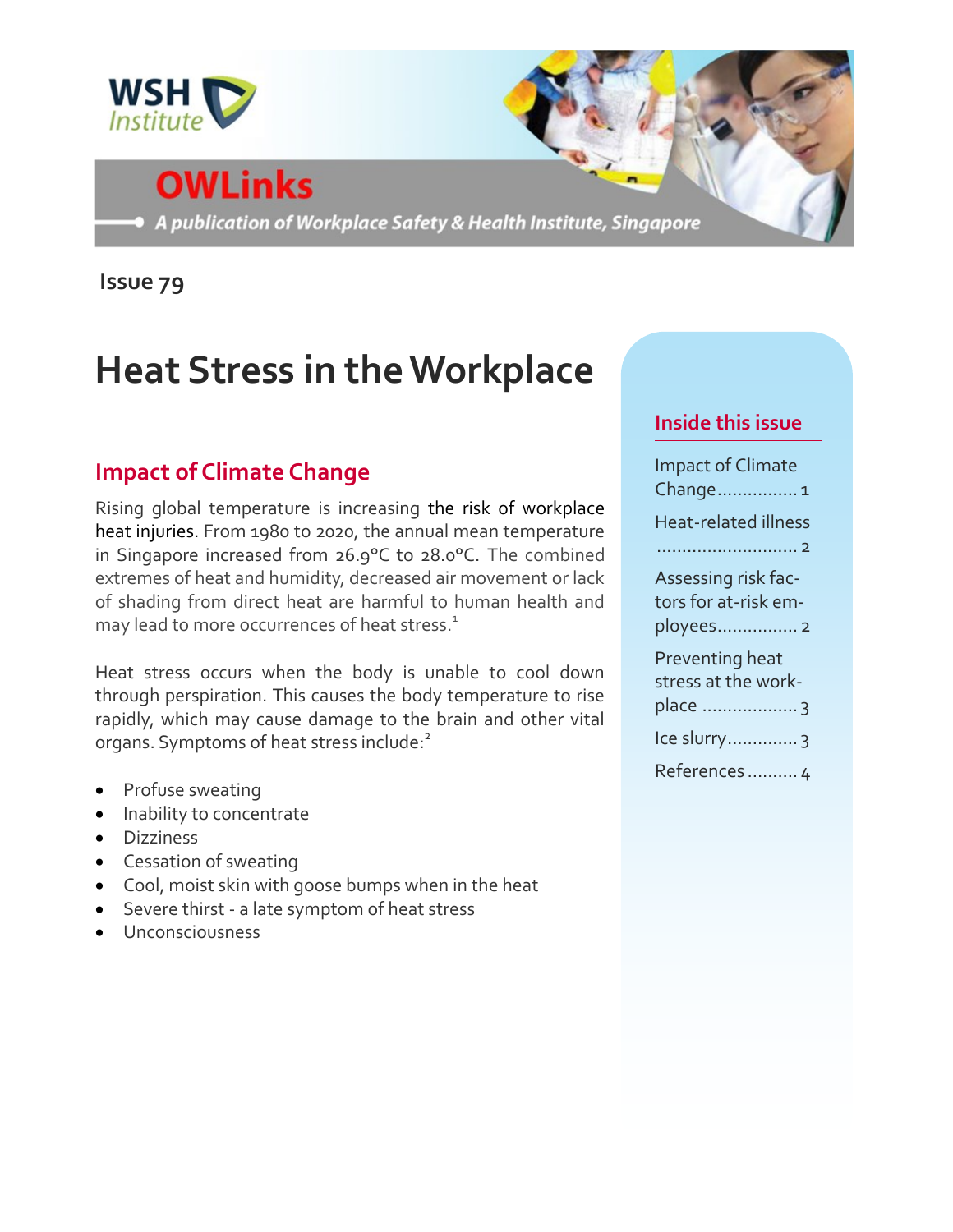## **Heat-related illness**

Heat-related illnesses range from milder conditions such as heat rash, heat cramps and heat exhaustion, to more serious heat related illnesses such as heat stroke, which can be fatal or cause permanent disability if medical treatment is not administered promptly.<sup>3,4</sup>

Studies indicated significant deterioration in mental functions, such as short-and long -term memory and visuospatial function, perceptive discrimination and reaction time in dehydrated subjects.<sup>5</sup> Workers engaged in physical tasks were less productive and took longer to complete their tasks when given less water to drink. There was evidence from studies to indicate that dehydration could be linked to job-related accidents where dehydrated subjects fainted more quickly when subjected to an orthostatic challenge test (change in body posture).<sup>6</sup>

## **Assessing risk factors for at-risk employees**

Workers who are exposed to extreme heat or work in hot environments, for e.g. construction, boiler rooms, laundries, bakeries and kitchens may be at risk of heat stress. When there is a possibility of heat stress, conducting a risk assessment is a good starting point. Some factors (non-exhaustive), to consider include: 4

| <b>Personal Risk Factor</b>                                                                                                                                                                                                                                                                                                                                                                                                                                                                         | <b>Environmental Risk Factor</b>                                                             | <b>Job Risk Factor</b>                               |
|-----------------------------------------------------------------------------------------------------------------------------------------------------------------------------------------------------------------------------------------------------------------------------------------------------------------------------------------------------------------------------------------------------------------------------------------------------------------------------------------------------|----------------------------------------------------------------------------------------------|------------------------------------------------------|
| Heat acclimatisation<br><b>Medical conditions</b><br>Pre-existing medical<br>conditions  <br>×.<br>such as heart disease, diabetes or<br>acute illnesses such as respiratory<br>infection, diarrhoea<br>On medication<br>Ŵ.<br>Just recovered from an illness<br><b>Fitness level</b><br>Alcohol consumption<br>٠<br>Sleep deprivation<br>Accumulated fatigue<br>Inadequate nutrition<br>Dehydration<br><b>Obesity</b><br>٠<br>Inexperienced/highly motivated worker<br>٠<br>History of heat injury | Ambient temperature<br>٠<br>Ambient humidity<br>٠<br>Air movement<br>٠<br>Direct heat source | Workload severity<br>and duration<br>Worker clothing |

If necessary, seek help from others who are more experienced in determining the risks from hot environments, for e.g. occupational hygienists or occupational health professionals.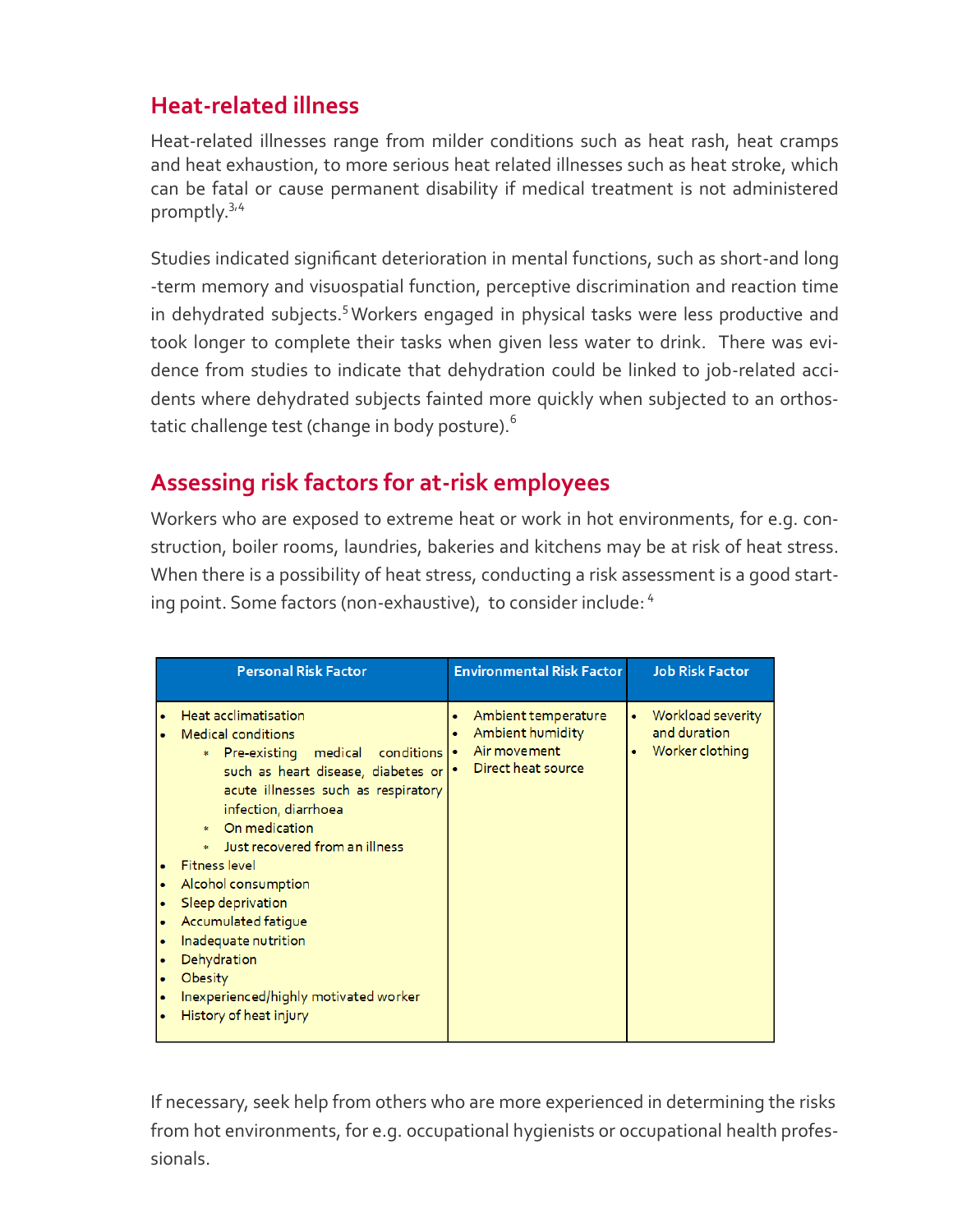### **Preventing heat stress at the workplace**

In December 2020, the Workplace Safety and Health Council (WSHC) published a revised comprehensive guideline on managing heat stress in the workplace (first published in 2010). $4$  The quideline can be downloaded [here.](https://www.tal.sg/wshc/Resources/Publications/WSH-Guidelines/WSH-Guidelines-on-Managing-Heat-Stress-at-the-Workplace)

Preventive measures can be taken to limit a worker's exposure to heat, which could raise the ability of the worker to cope with the heat. These include assessing fitness-towork, work scheduling, adequate water intake and worker awareness.

Additional preventive actions for hot indoor working environments include insulation and shielding from hot surfaces, ventilation

and airconditioning as well as reducing ambient humidity.



Source: WSHC<sup>4</sup>



There are many studies to show that ingesting ice slurry mitigates heat injuries and improves heat tolerance, by lowering body core temperature by about half degree Celsius. Ingestion of ice slurry is also shown to be more efficient than drinking cold water.<sup>7</sup>

A serving of 200-400ml of ice slurry would cool the body and improve heat tolerance for up to an hour, after which the effects will start to wear off. It is recommended to consume the ice slurry just before high intensity exercises, such as a 10km run.

The science of ice slurry is proven in sports $^8$  and there are potential use cases for other industries such as construction, marine and healthcare.<sup>9</sup> Using ice slurry to mitigate heat stress is also one of the recommended measures under WSH Guidelines<sup>4</sup>, with the added advantage of being a pre-emptive solution rather than a reactive one.